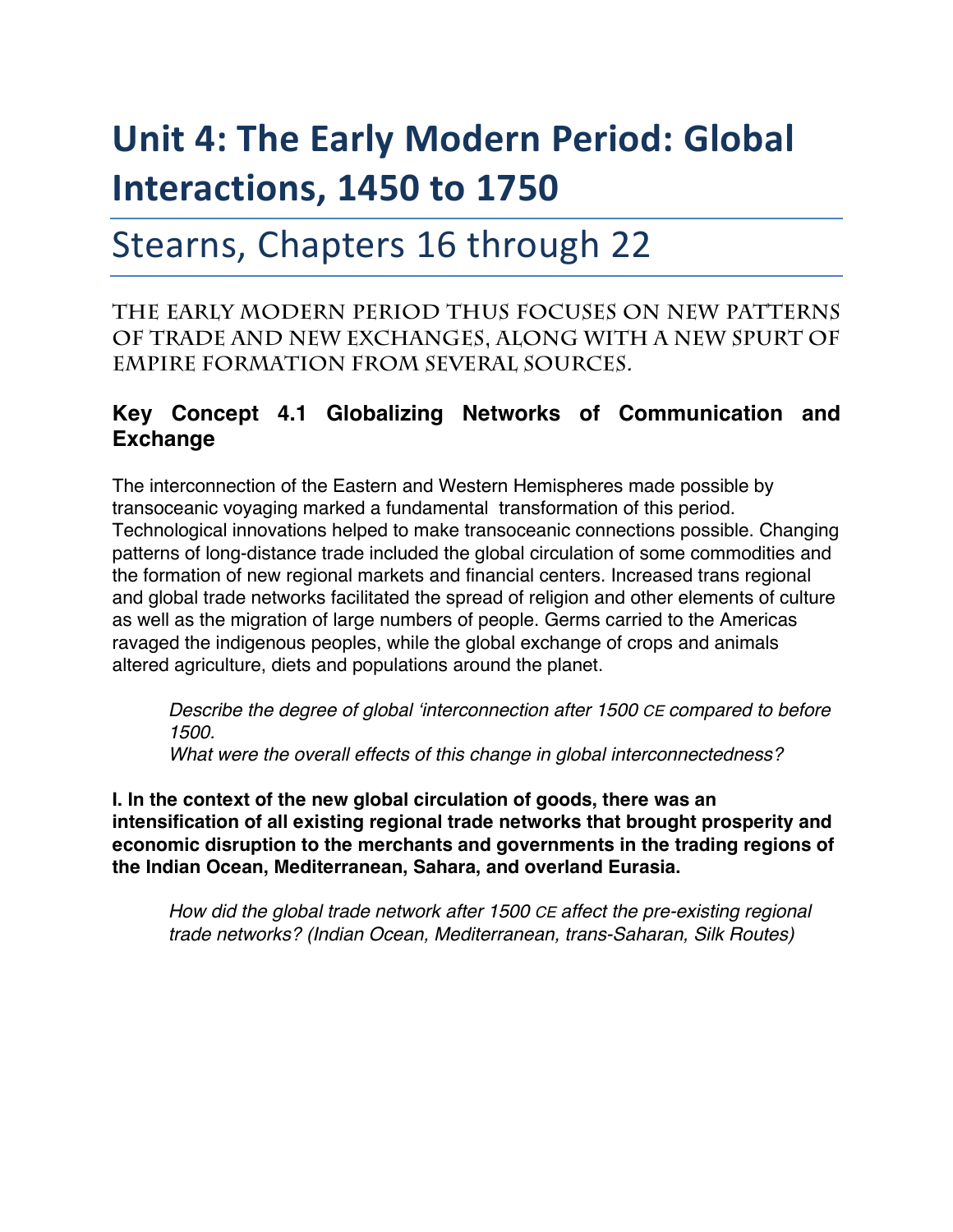**II. European technological developments in cartography and navigation built on previous knowledge developed in the classical, Islamic and Asian worlds, and included the production of new tools, (such as astrolabe and revised maps) innovations in ship designs (such as caravels) and an improved understanding of global wind and currents patterns, all of which made transoceanic travel and trade possible, albeit dangerous**

*What technical developments made transoceanic European travel & trade possible? Where did those developments originate?*

#### **III. Remarkable new transoceanic maritime reconnaissance occurred in this period.**

*What were the major notable transoceanic voyages between 1450-1750 CE?*

A. Portuguese development of a school for navigation led to increased travel to and trade with West Africa and India and resulted in the construction of a global trading-post empire.

#### *Why did Portugal begin longer maritime voyages ca. 1430 CE?*

B. Spanish sponsorship of the first Columbian and subsequent voyages across the Atlantic and Pacific dramatically increased European interest in transoceanic travel and trade.

#### *What effect did Columbus travels have on Europeans?*

C. Northern Atlantic crossings for fishing and settlements continued and spurred European searches for multiple routes to Asia.

*What originally motivated Europeans to travel across the northern Atlantic?*

**IV. The new global circulation of goods was facilitated by royal chartered European monopoly companies who took silver from Spanish colonies in the Americas to purchase Asian goods for the Atlantic markets, but regional markets continued to flourish in Afro-Eurasia using established commercial practices and new transoceanic shipping services developed by European merchants.**

*What new financial and monetary means made new scale(s) of trade possible? What previously established scale(s) of trade continued?*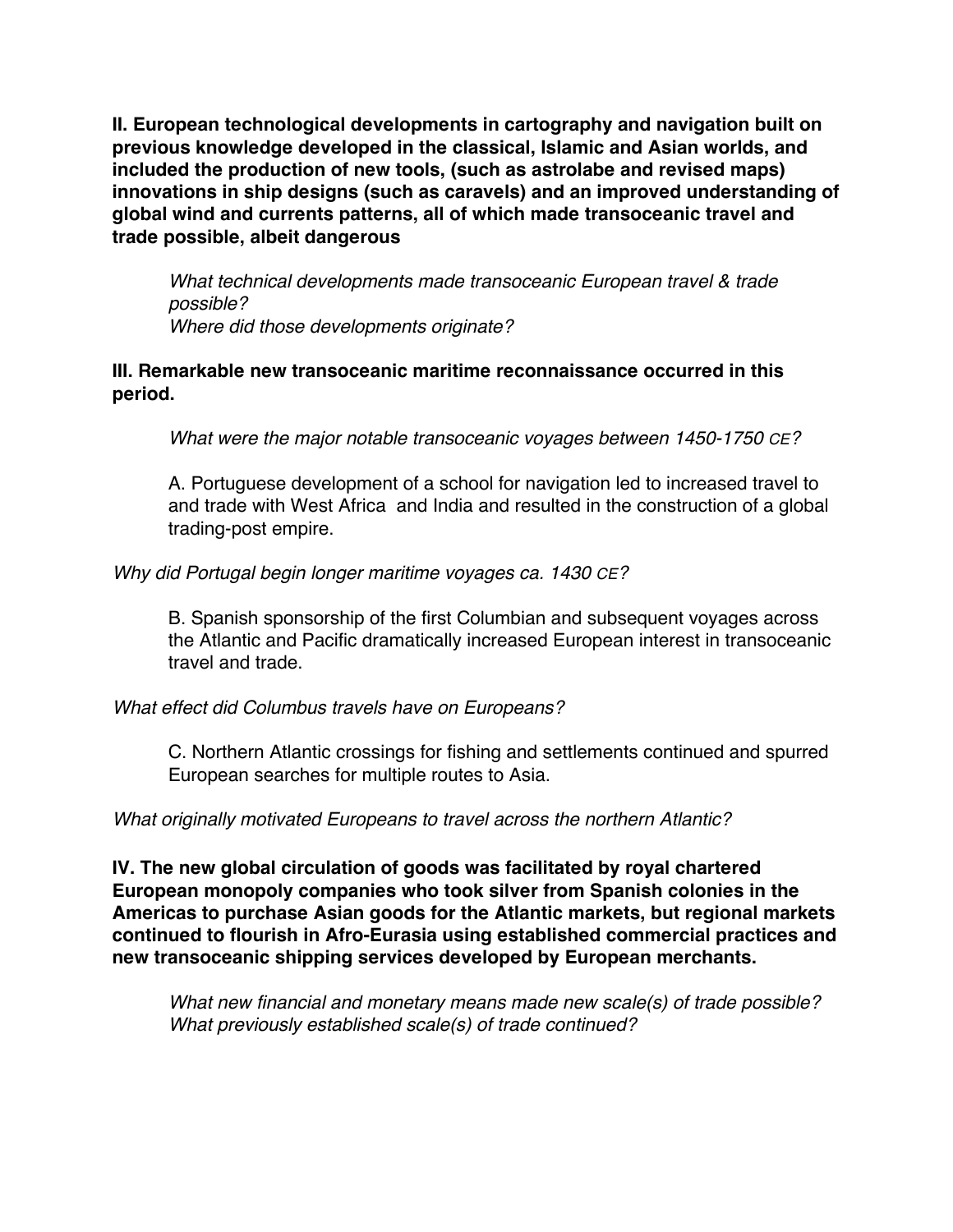A. European merchants' role in Asian trade was characterized mostly by transporting goods from one Asian country to another market in Asia or the Indian Ocean region.

#### *Describe European merchants overall trade role c. 1450-1750.*

B. Commercialization and the creation of a global economy were intimately connected to new global circulation of silver from the Americas.

#### *What role did silver play in facilitating a truly global scale of trade?*

C. Influenced by mercantilism, joint-stock companies were new methods used by European rulers to control their domestic and colonial economies and by European merchants to compete against each other in global trade.

#### *What new mercantilist financial means developed to facilitate global trade?*

D. The Atlantic system involved the movement of goods, wealth, and free and unfree laborers, and the mixing of African, American and European cultures and peoples.

#### *What were the economic and social effects of the Atlantic trading system?*

#### **V. The new connections between the Eastern and Western hemispheres resulted in the Columbian Exchange.**

A. European colonization of the Americas led to the spread of diseases including smallpox, measles and influenza that were endemic in the Eastern Hemisphere among Amerindian populations and the unintentional transfer of vermin, including mosquitoes or rats.

#### *What were the unintentional biological effects of the Columbian Exchange?*

B. American foods (such as potatoes, maize or manioc) became staple crops in various parts of Europe, Asia, and Africa. Cash crops (such as sugar or tobacco) were grown primarily on plantations with coerced labor and were exported mostly to Europe and the Middle East in this period.

*What foods were transferred to new geographic regions as part of the Columbian Exchange, and what labor systems made this transfer possible?*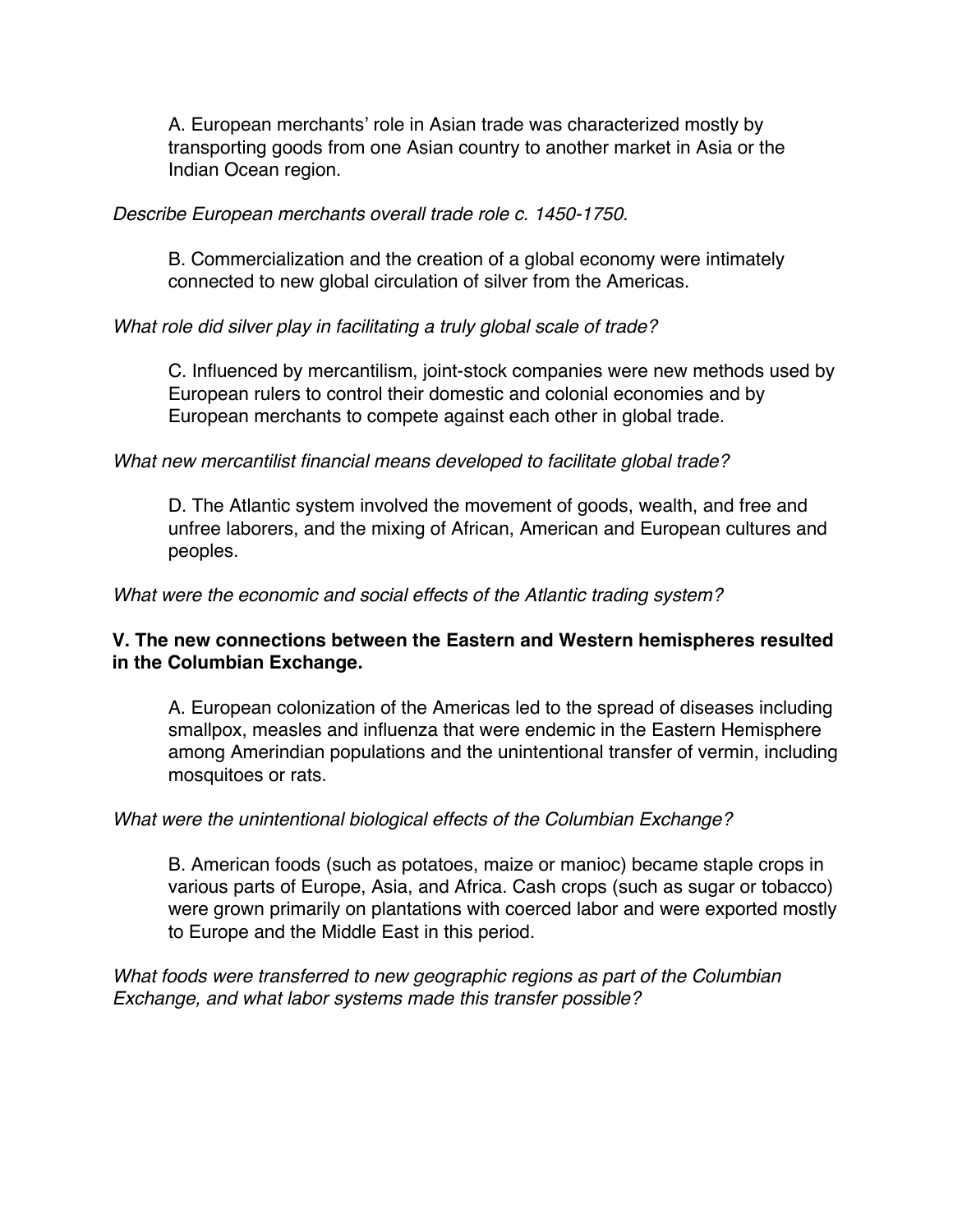C. Afro-Eurasian fruit trees, grains, sugar, and domesticated animals (such as horses, pigs or cattle) were brought by Europeans to the Americas while other foods (such as okra or rice) were brought by African slaves.

#### *What plants/animals were transferred across the Atlantic as part of the Columbian Exchange?*

D. Populations in Afro-Eurasia benefitted nutritionally from the increased diversity of American food crops.

#### *What effects did American food crops have on the diet of Afro-Eurasians?*

E. European colonization and introduction of European agriculture and settlements practices in the Americas often affected the physical environment through deforestation and soil depletion.

#### *How did settlers' action affect the Americas environmentally?*

#### **VI. The increase in interactions between newly connected hemispheres and intensification of connections within hemispheres expanded the spread and reform of existing religions and created syncretic belief systems and practices.**

#### *How did the Columbian Exchange affect the spread of religions?*

A. Muslims developed Sunni, Shi'a, and Sufi traditions. As Islam spread to new settings in Asia and Africa, believers adapted it to local cultural practices.

B. The practice of Christianity continued to spread throughout the world and was increasingly diversified by the process of diffusion and the Reformation.

C. Buddhism spread within Asia.

D. Syncretic forms of religion (such as vodun (voodoo) in the Caribbean, the cults of saints in Latin America, or Sikhism in South Asia) developed.

#### *Where did the "universal" religions of Buddhism, Christianity & Islam spread? How did the practice of religions develop in this era?*

**VII. As merchants' profits increased and governments collected more taxes, funding for the visual and performing arts, even for popular audiences, increased.**

*How did the arts fare during this period?*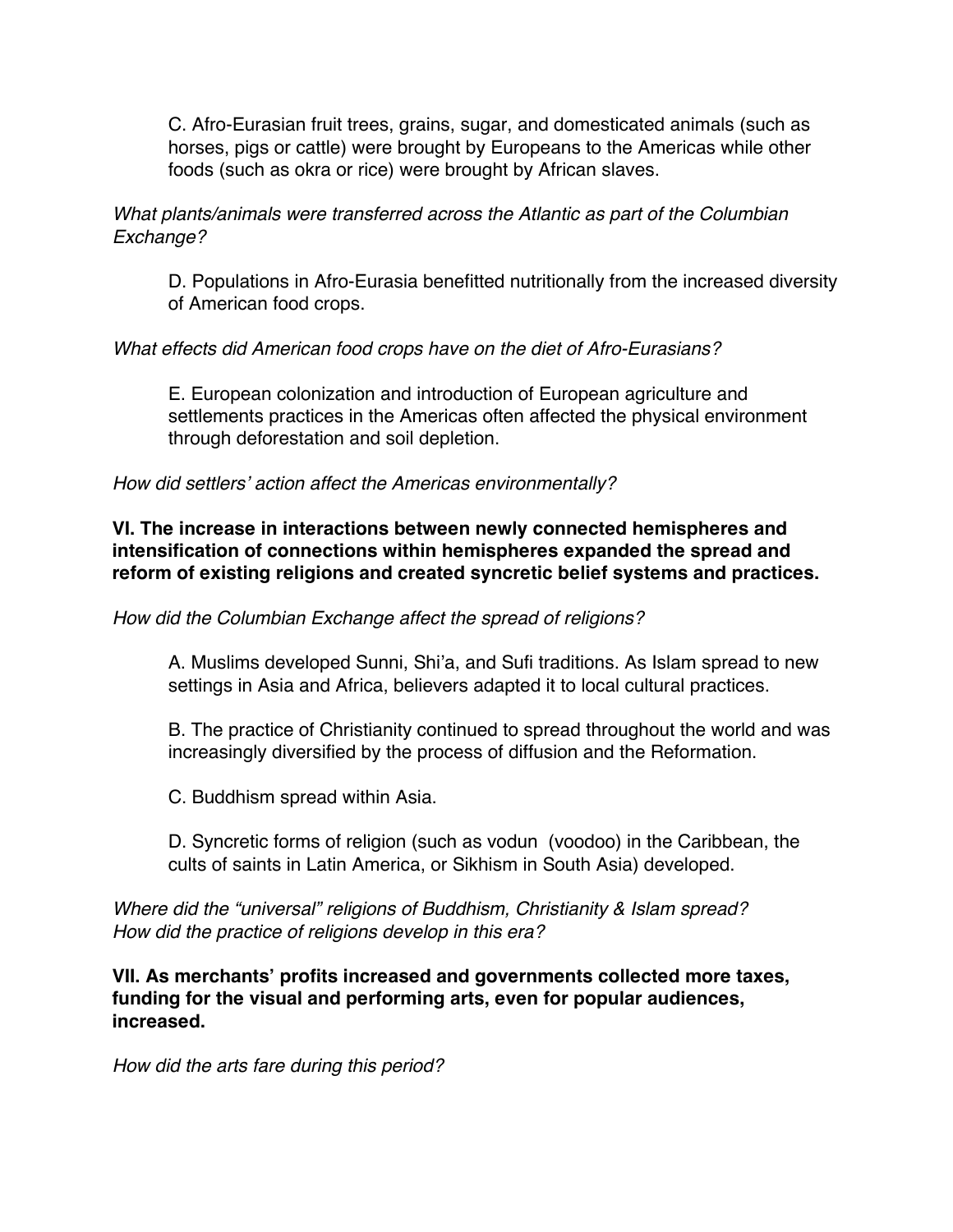A. Innovations in visual and performing arts were seen all over the world. (such as Renaissance art in Europe, miniature paintings in the Middle East and South Asia, woodblock prints in Japan or post-Conquest codices in Mesoamerica)

B. Literacy expanded accompanied by the proliferation of popular authors, literary forms and works of literature in Afro-Eurasia. (such as Shakespeare, Cervantes, *Sundiata*, *Journey to the West* or kabuki)

*How did public literacy as well as literary and artistic forms of expression develop during this period?*

# **Key Concept 4.2 New Forms of Social Organization and Modes of Production**

While the world's productive systems continued to be heavily centered on agricultural production throughout this period, major changes occurred in agricultural labor, the systems and location of manufacturing, gender and social structures, and environmental processes. A surge in agricultural productivity resulted from new methods in crop and field rotation and the introduction of new crops. Economic growth also depended on new forms of manufacturing and new commercial patterns, especially in long-distance trade. Political and economic centers within regions shifted, and merchants' social status tended to rise in various states. Demographic growth—even in areas such as the Americas, where disease had ravaged the population—was restored by the eighteenth century and surged in many regions, especially with the introduction of American food crops throughout the Eastern Hemisphere. The Columbian Exchange led to new ways of humans interacting with their environments. New forms of coerced and semi-coerced labor emerged in Europe, Africa and the Americas and affected ethnic and racial classifications and gender roles.

*How did agriculture's role change between 1450-1750? What pre-requisite conditions made these changes possible?*

**I. Traditional peasant agriculture increased and changed, plantations expanded, and demand for labor increased. These changes both fed and responded to growing global demand for raw materials and finished products.**

*How did labor systems develop between 1450-1750?*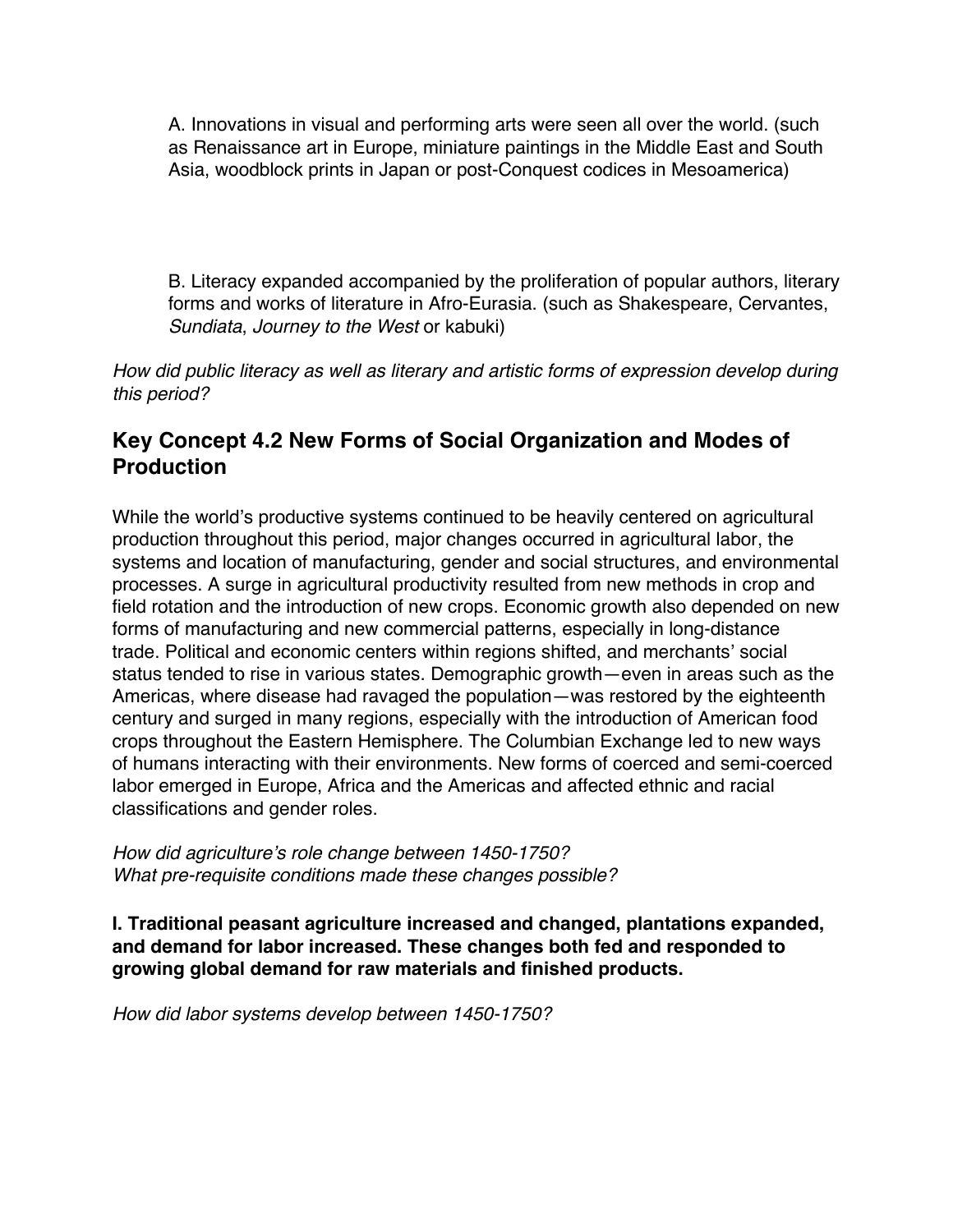A. Peasant labor intensified in many regions. (such as the development of frontier settlements in Russian Siberia, cotton textile production in India or silk textile production in China)

#### *How was peasant labor affected between 1450-1750?*

B. Slavery in Africa continued both the traditional incorporation of slaves into households and the export of slaves to the Mediterranean and Indian Ocean.

*How did slavery within Africa compare to the pre-1450 era?* C. The growth of the plantation economy increased the demand for slaves in the Americas.

D. Colonial economies in the Americas depended on a range of coerced labor (such as chattel slavery, indentured servitude, *encomienda* and *hacienda*  systems, or the Spanish adaptation of the Inca *mit'a*.

*What caused the Atlantic slave trade to expand so dramatically? How did labor systems develop in the colonial Americas?*

#### **II. As new social and political elites changed, they also restructured new ethnic, racial and gender hierarchies.**

A. Both imperial conquests and widening global economic opportunities contributed to the formation of new political and economic elites. (such as the Manchus in China, Creole elites in Spanish America, European gentry or urban commercial entrepreneurs in all major port cities in the world)

#### *How did the post-1450 economic order restructure the social, economic, and political elites?*

B. The power of existing political and economic elites (such as the zamindars in the Mughal Empire, nobility in Europe or daimyo in Japan) fluctuated as they confronted new challenges to their ability to affect the policies of the increasingly powerful monarchs and leaders.

#### *How did pre-existing political and economic elites react to these changes?*

C. Some notable gender and family restructuring occurred including the demographic changes in Africa that resulted from the slave trades. (as well as dependence of European men on Southeast Asian women for conducting trade in that region or the smaller size of European families)

*How were gender and family structures affected to these changes?*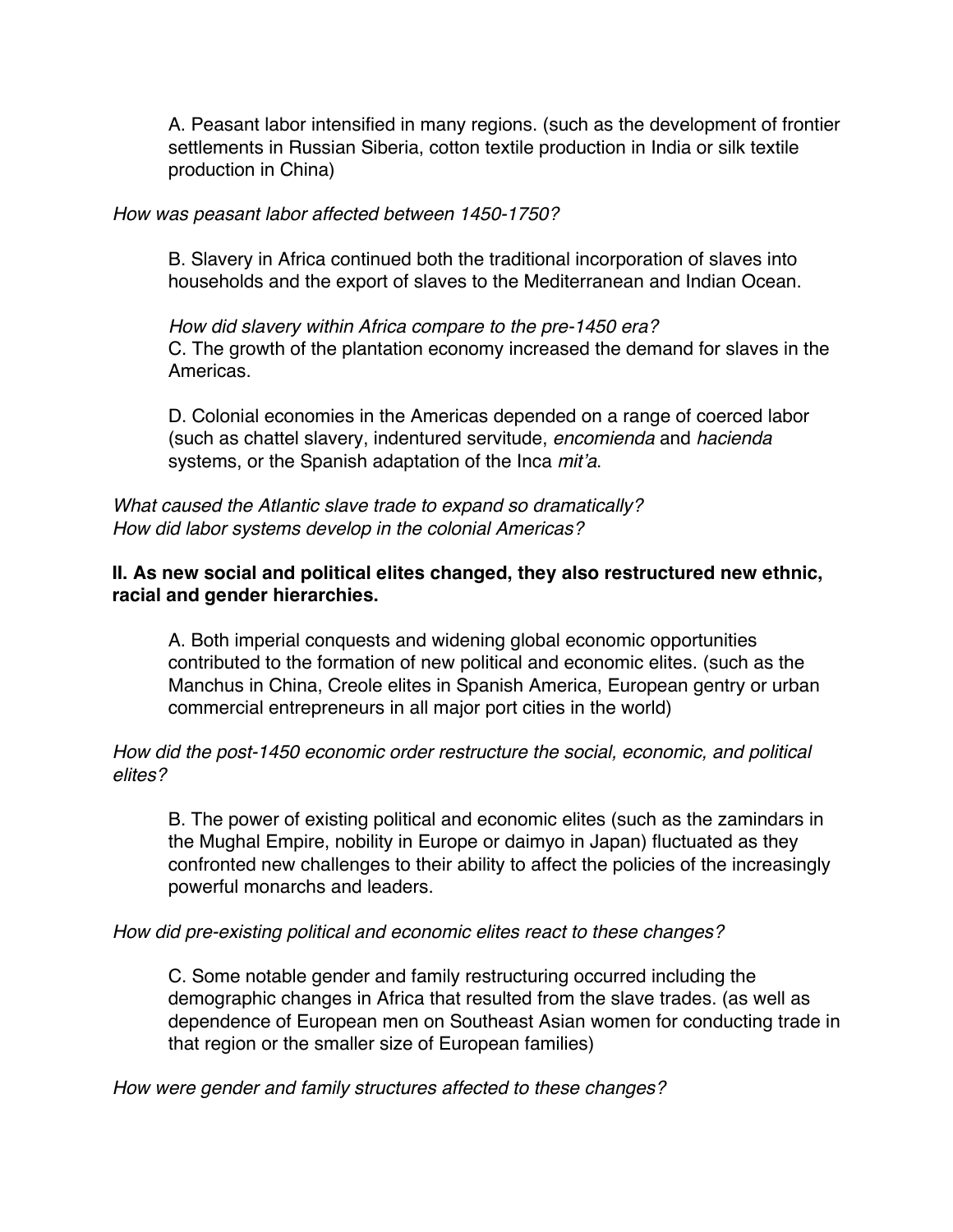D. The massive demographic changes in the Americas resulted in new ethnic and racial classifications. (such as mestizo, mulatto or creole)

*How did societies in the Americas reflect the post-1450 economic order?*

### **Key Concept 4.3 State Consolidation and Imperial Expansion**

Empires expanded and conquered new peoples around the world, but they often had difficulties incorporating culturally, ethnically and religiously diverse subjects and administrating widely dispersed territories. Agents of European powers moved into existing trade networks around the world. In Africa and the greater Indian Ocean, nascent European empires consisted mainly of interconnected trading posts and enclaves. In the Americas, European empires moved more quickly to settlement and territorial control responding to local demographic and commercial conditions. Moreover, the creation of European empires in the Americas quickly fostered a new Atlantic trade system that included the trans-Atlantic slave trade. Around the world, empires and states of varying sizes pursued strategies of centralization, including more efficient taxation systems that placed strains on peasant producers, sometimes prompting local rebellions. Rulers used public displays of art and architecture to legitimize state power. African states shared certain characteristics with larger Eurasian empires. Changes in African and global trading patterns strengthened some West and Central African states—especially on the coast, led to the rise of new states and contributed to the decline of states on both the coast and in the interior.

*How did empires attempt to administer the new widespread nature of their territories? How did the role of Africa, the Americas, Asia, and Europe develop in this new worldwide political order?*

*How did the people of various empires react to their government's methods?*

#### **I. Rulers used a variety of methods to legitimize and consolidate their power.**

A. Visual displays of political power (such as monumental architecture, urban plans, courtly literature or visual arts) helped legitimize and support rulers.

*How did political rulers legitimize and consolidate their rule?*

B. Rulers continued to use religious ideas to legitimize their rule. (such as European notions of divine right, the Safavid use of Shiism, the Mexica or Aztec practice of human sacrifice, the Songhay promotion of Islam or the Chinese emperors' public performance of Confucian rituals)

*What role did religion play in legitimizing political rule?*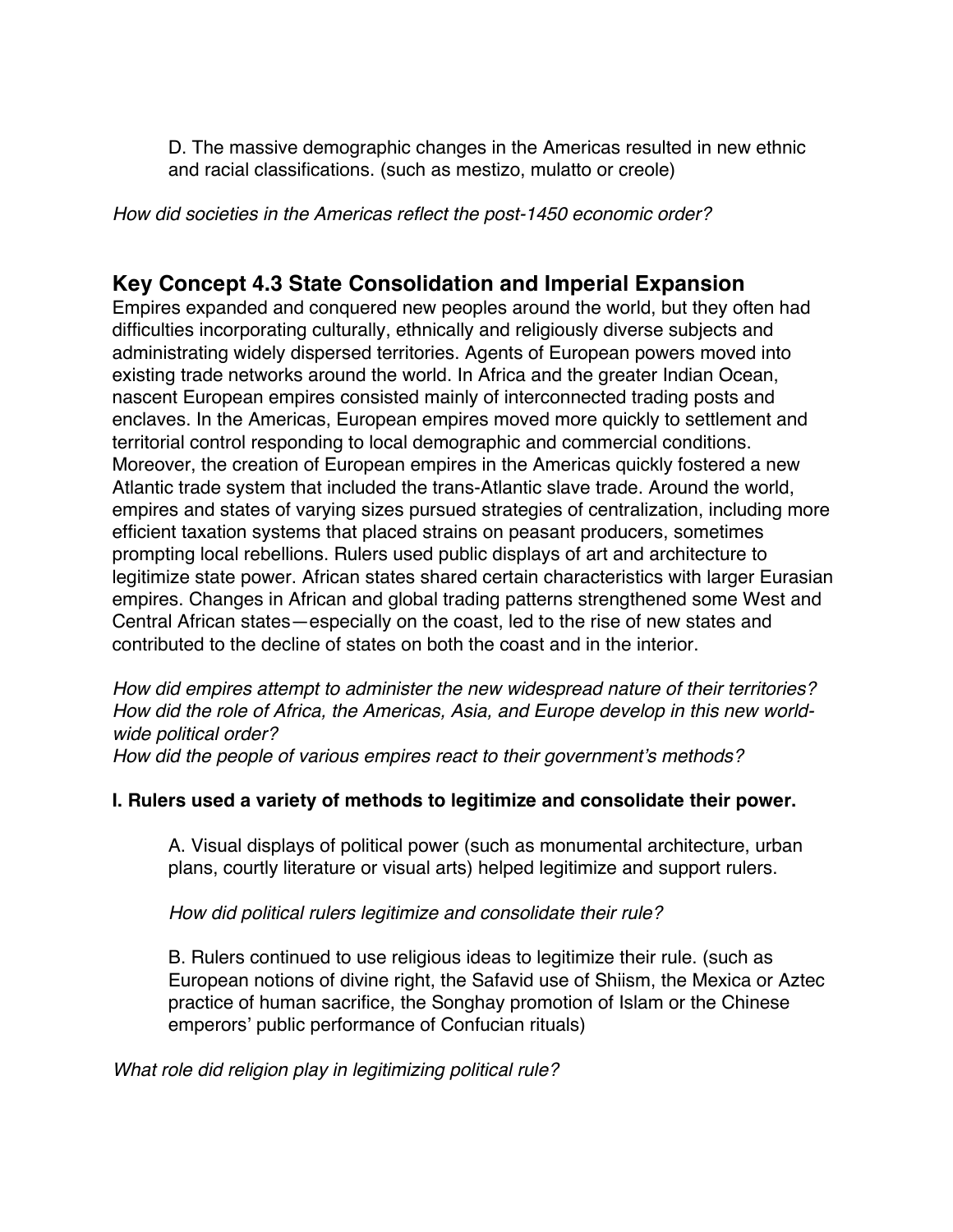C. States treated different ethnic and religious groups in ways that both utilized their economic contributions while limiting their ability to challenge the authority of the state (such as the Ottoman treatment of non-Muslim subjects, Manchu policies toward Chinese or the Spanish creation of a separate "República de Indios")

#### *How were ethnic and religious minorities treated in various empires?*

D. Recruitment and use of bureaucratic elites, as well as the development of military professionals (such as the Ottoman devshirme, Chinese examination system or salaried samurai), became more common among rulers who wanted to maintain centralized control over their populations and resources.

#### *How did rulers make sure that their governments were well run?*

E. Rulers used tribute collection and tax farming to generate revenue for territorial expansion.

*How did rulers finance their territorial expansion?*

#### **II. Imperial expansion relied on the increased use of gunpowder, cannons and armed trade to establish large empires in both hemispheres: the "Gunpowder Empires"**

#### *What was the relationship between imperial expansion and military technology?*

A. Europeans established new trading post empires in Africa and Asia which proved profitable for the rulers and merchants involved in new global trade networks, but also affected the power of states in interior West and Central Africa.

#### *How did Europeans go about creating new global empires and trade networks?*

B. Land empires expanded dramatically in size, including the Manchus, Mughals, Ottomans and Russians.

C. European states, including Portugal, Spain, the Netherlands, France and Britain, established new maritime empires in the Americas.

*How did pre-existing land based empires and new empires during this era compare to previous era's empires?*